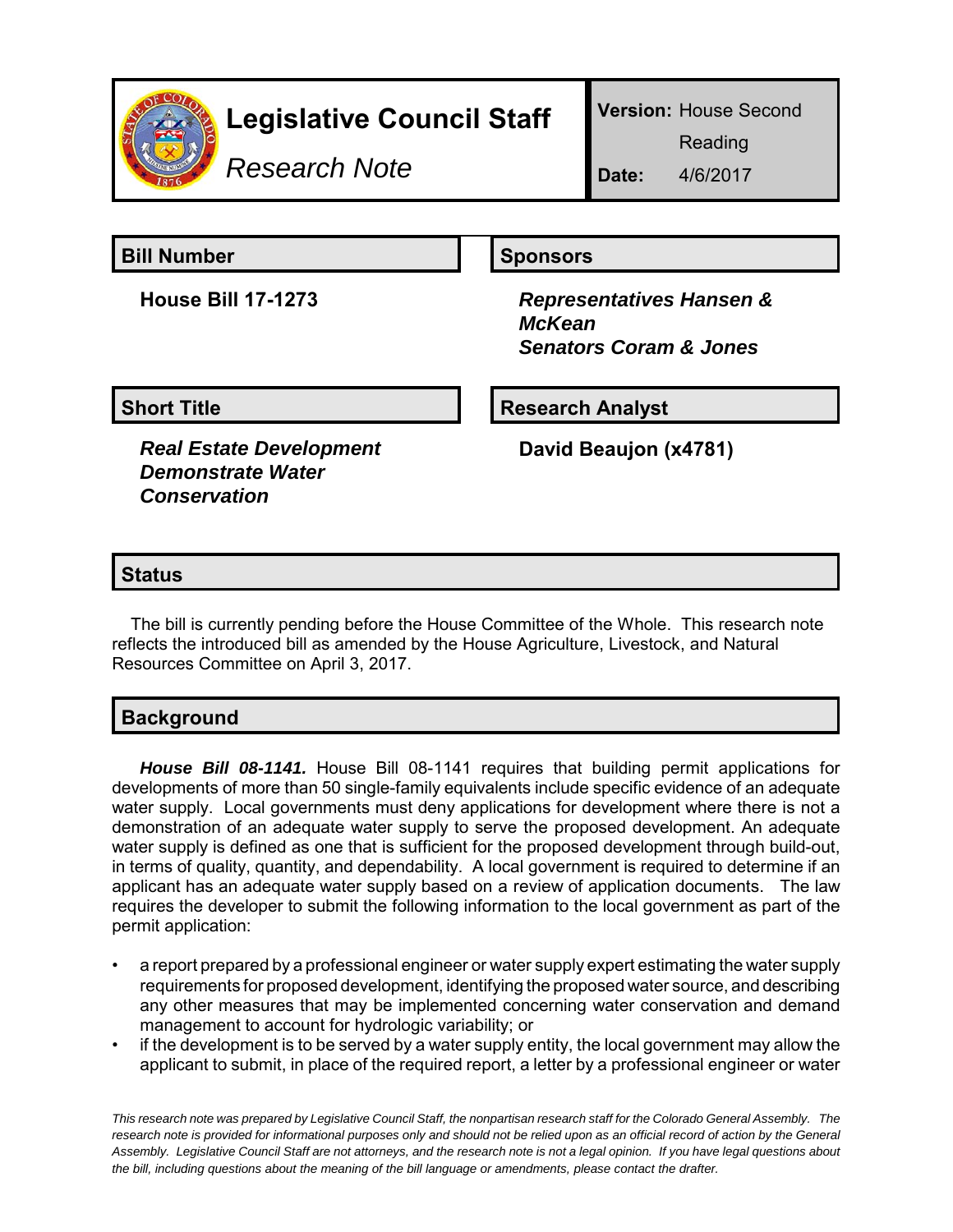supply expert that estimates the proposed development's water supply requirements, provides information about the water source and how it is managed, and contains a statement of commitment and ability to provide an adequate water supply to the development.

A local government may also request any other information or analyses needed to determine whether the water supply for the proposed development is adequate, including comments from the state engineer. Also, if a development has a water supply plan that meets specified criteria, the authorizing local government can forgo the report or letter. The law does not apply to a rural land use process regarding the approval of a cluster development or any division of land which creates parcels of land that are 35 or more acres. Such parcels are exempt from a county's subdivision land use regulations.

*Implementation of House Bill 08-1141.* To comply with House Bill 08-1141, cities have enacted requirements that developers provide a certain amount of water in exchange for the authority to develop a parcel of land. For example, Greeley and Longmont require residential developers to provide their city water departments with three acre-feet of water for every acre of land developed or annexed, including any water historically used to irrigate the land of the proposed building site. Longmont, Greeley, and other cities allow developers who unable to meet the water requirements with historic, on-site water rights to pay "cash-in-lieu" fees or to provide the city with water rights from other sources. However, both Greeley and Longmont restrict the type of water they will accept to prevent developers from simply buying up and drying nearby agricultural lands. Longmont will only accept offsite water from specified sources such as the Colorado-Big Thompson Project, the transbasin diversion that diverts from the Colorado River headwaters in Grand County.

### **House Action**

*House Agriculture, Livestock, and Natural Resources Commitee (April 3, 2017).* At the committee hearing, representatives from the South Metro Water Supply Water Authority, the Colorado Association of Home Builders, the Rocky Mountain Farmers Union, Western Resource Advocates, the Rocky Mountain Farmers Union, the Colorado River Water Conservation District, and the Northwest Council of Government testified in support of the bill and Amendment L.001. There was no testimony in opposition to the bill or the amendment. The committee adopted Amendment L.001 that amends the legislative declaration to state that the efficient uses of all water supplies is in the interest of the citizens of Colorado. It also restored permissive language in the law concerning water conservation measures that local jurisdictions may utilize. The committee referred the bill, as amended, the the House Committee of the Whole.

### **Relevant Research**

 Legislative Council Staff, *State Water Policy, A Legislator's Guide to Colorado Water Policy*, October 2013